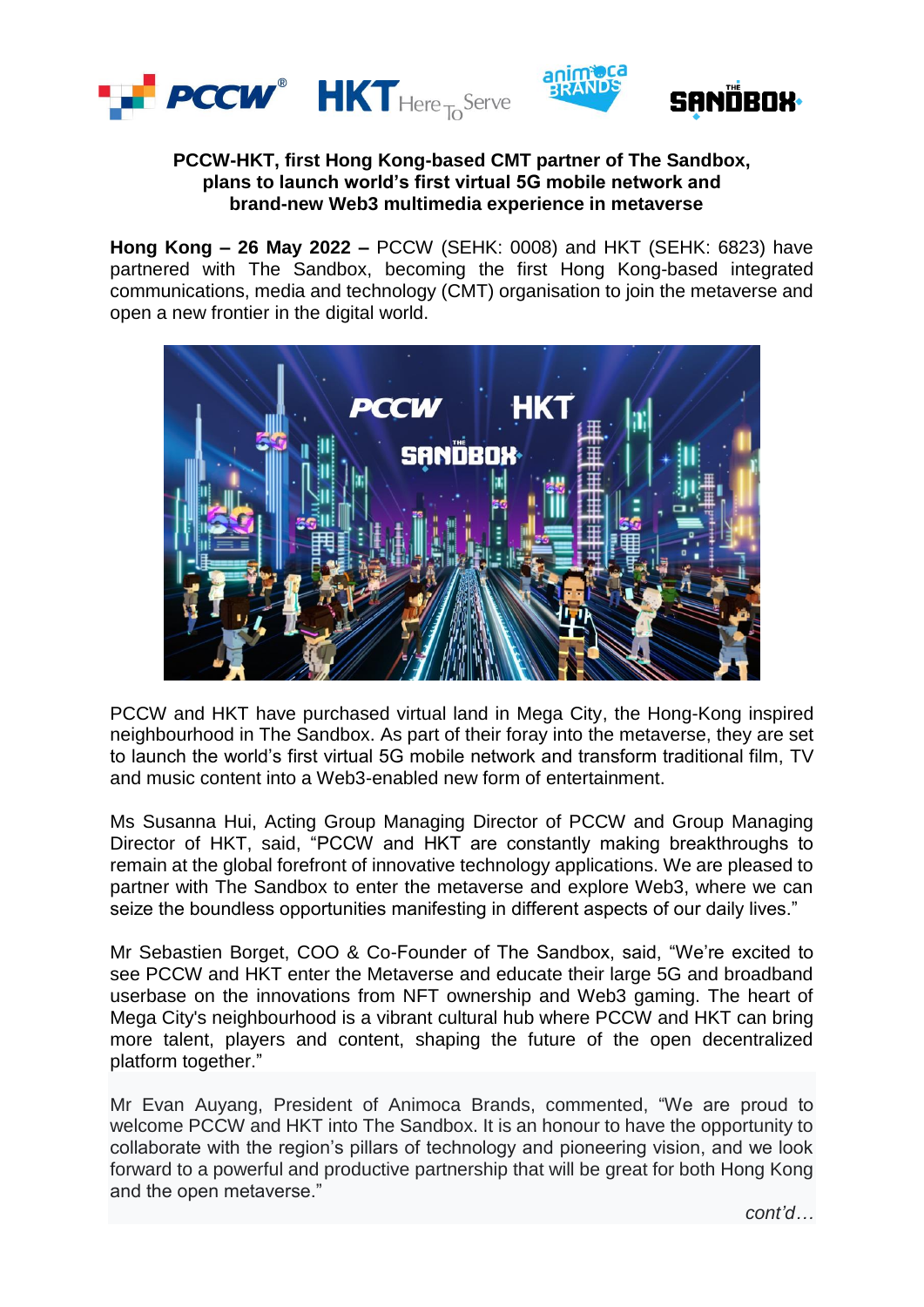As Hong Kong market leaders, PCCW and HKT will introduce more new-age financial and health technologies, plus e-commerce solutions, to build a fascinating virtual "metacommunity", which will deliver an entirely new 5G-enabled entertainment experience.

The pioneering spirit demonstrated by PCCW and HKT over the years and partnership with entities such as The Sandbox constitute major contributions to Hong Kong's future as a world centre of technological innovation, boosting its competitiveness and creating long-term value. The latest collaboration with The Sandbox enables PCCW and HKT to explore new business opportunities by creating services that could only be imagined just a few years ago. The move is also typical of the way PCCW-HKT plays a role in building the future by joining forces with leading technology brands.

- # -

## **About PCCW Limited**

PCCW Limited (SEHK: 0008) is a global company headquartered in Hong Kong which holds interests in telecommunications, media, IT solutions, property development and investment, and other businesses.

The Company holds a majority stake in the HKT Trust and HKT Limited, Hong Kong's premier telecommunications service provider and leading operator of fixed-line, broadband, mobile communication and media entertainment services. HKT delivers end-to-end integrated solutions employing emerging technologies to assist enterprises in transforming their businesses. HKT has also built a digital ecosystem integrating its loyalty programme, e-commerce, travel, insurance, big data analytics, FinTech and HealthTech services to deepen its relationship with customers.

PCCW owns a fully integrated multimedia and entertainment group in Hong Kong engaged in the provision of over-the-top ("OTT") video service locally and in other regions, as well as content production, artiste management and the event business.

Through HK Television Entertainment Company Limited, PCCW also operates a domestic free TV service in Hong Kong.

Also wholly owned by the Group, PCCW Solutions is a leading IT and business process outsourcing provider in Hong Kong, mainland China and Southeast Asia.

In addition, PCCW holds a stake in Pacific Century Premium Developments Limited and other overseas investments.

To learn more about PCCW, please visit www.pccw.com.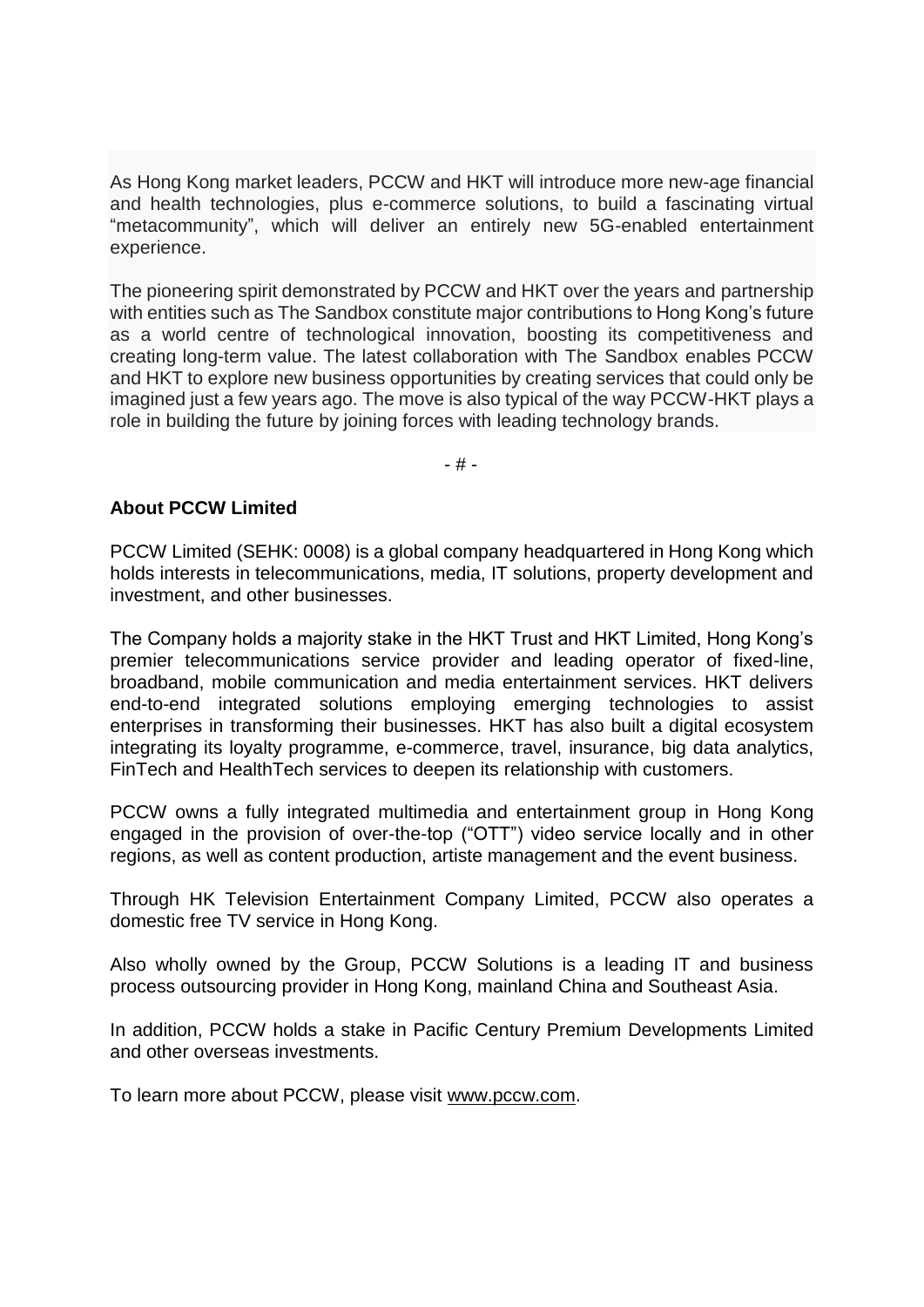# **About HKT**

HKT (SEHK: 6823) is Hong Kong's premier telecommunications service provider and a leading innovator. Its fixed-line, broadband, mobile communication and media entertainment services offer a unique quadruple-play experience. HKT meets the needs of the Hong Kong public and local and international businesses with a wide range of services, including local telephony, local data and broadband, international telecommunications, mobile, enterprise solutions, FinTech, e-commerce, big data analytics, media entertainment including the provision of interactive pay-TV services, and other telecommunications businesses such as customer premises equipment sales, outsourcing, consulting and contact centres.

HKT is the first local mobile operator to launch a true 5G network in Hong Kong with differentiated value-added services. Backed by its substantial holding of 5G spectrum across all bands and a robust and extensive fibre backhaul infrastructure, HKT is committed to providing comprehensive 5G network coverage across the city.

HKT delivers end-to-end integrated solutions employing emerging technologies such as 5G, cloud computing, Internet of Things ("IoT") and artificial intelligence ("AI") to accelerate the digital transformation of enterprises and contribute to Hong Kong's development into a smart city.

Riding on its massive loyal customer base, HKT has also built a digital ecosystem integrating its loyalty programme, e-commerce, travel, insurance, big data analytics, FinTech and HealthTech services. The ecosystem deepens HKT's relationship with its customers, thereby enhancing customer retention and engagement.

For more information, please visit www.hkt.com. LinkedIn: linkedin.com/company/hkt.

### **About The Sandbox**

The Sandbox, a subsidiary of Animoca Brands, is one of the decentralized virtual worlds that has been fueling the recent growth of virtual real estate demand having partnered with major IPs and brands including Warner Music Group, Ubisoft, The Rabbids, Gucci Vault, The Walking Dead, Snoop Dogg, Adidas, Deadmau5, Steve Aoki, Richie Hawtin, The Smurfs, Care Bears, Atari, ZEPETO, CryptoKitties, and more. Building on existing The Sandbox IP that has more than 40 million global installs on mobile, The Sandbox metaverse offers players and creators a decentralized and intuitive platform to create immersive 3D worlds and game experiences and to safely store, trade, and monetize their creations. For more information, please visit [www.sandbox.game](http://www.sandbox.game/) and follow the regular updates on [Twitter,](https://twitter.com/TheSandboxGame) [Medium,](https://medium.com/sandbox-game) and [Discord](https://discordapp.com/invite/vAe4zvY)